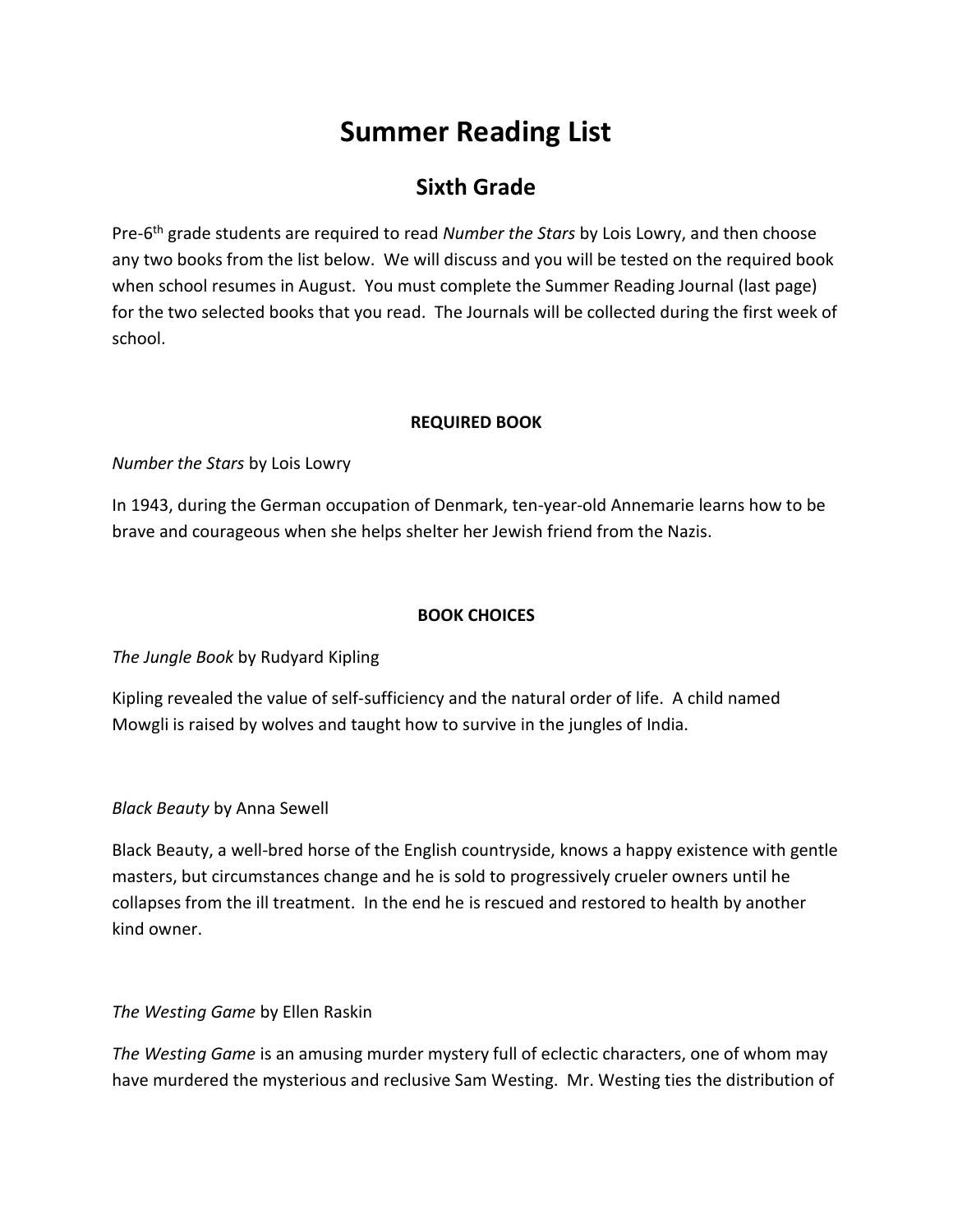his great estate to winning the game he concocted to determine who murdered him. This book is a Newbery Medal winner and well worth reading.

#### *Wringer* by Jerry Spinelli

Palmer LaRue is running out of birthdays. For as long as he can remember, he's dreaded the day he turns ten – the day he'll take his place beside all the other ten-year-old boys in town, the day he'll be a wringer. But Palmer doesn't want to be a wringer. It's one of the first things he learned about himself and it's one of the biggest things he has to hide. In Palmer's town being a wringer is an honor, a tradition passed down from father to son. Palmer can't stop himself from being a wringer just like he can't stop himself from growing one year older, just like he can't stand up to a whole town – right?

#### *Bud, Not Buddy* by Christopher Paul Curtis

Ten-year-old Bud, a motherless boy living in Flint, Michigan, during the Great Depression, escapes a bad foster home and sets out in search of the man he believes to be his father – the renowned bandleader, H.E. Calloway of Grand Rapids.

#### *My Louisiana Sky* by Kimberly Willis Holt

Growing up in Saitter, Louisiana, in the 1950s, twelve-year-old Tiger Ann struggles with her feelings about her stern, but loving grandmother, her mentally slow parents, and her good friend and neighbor Jesse.